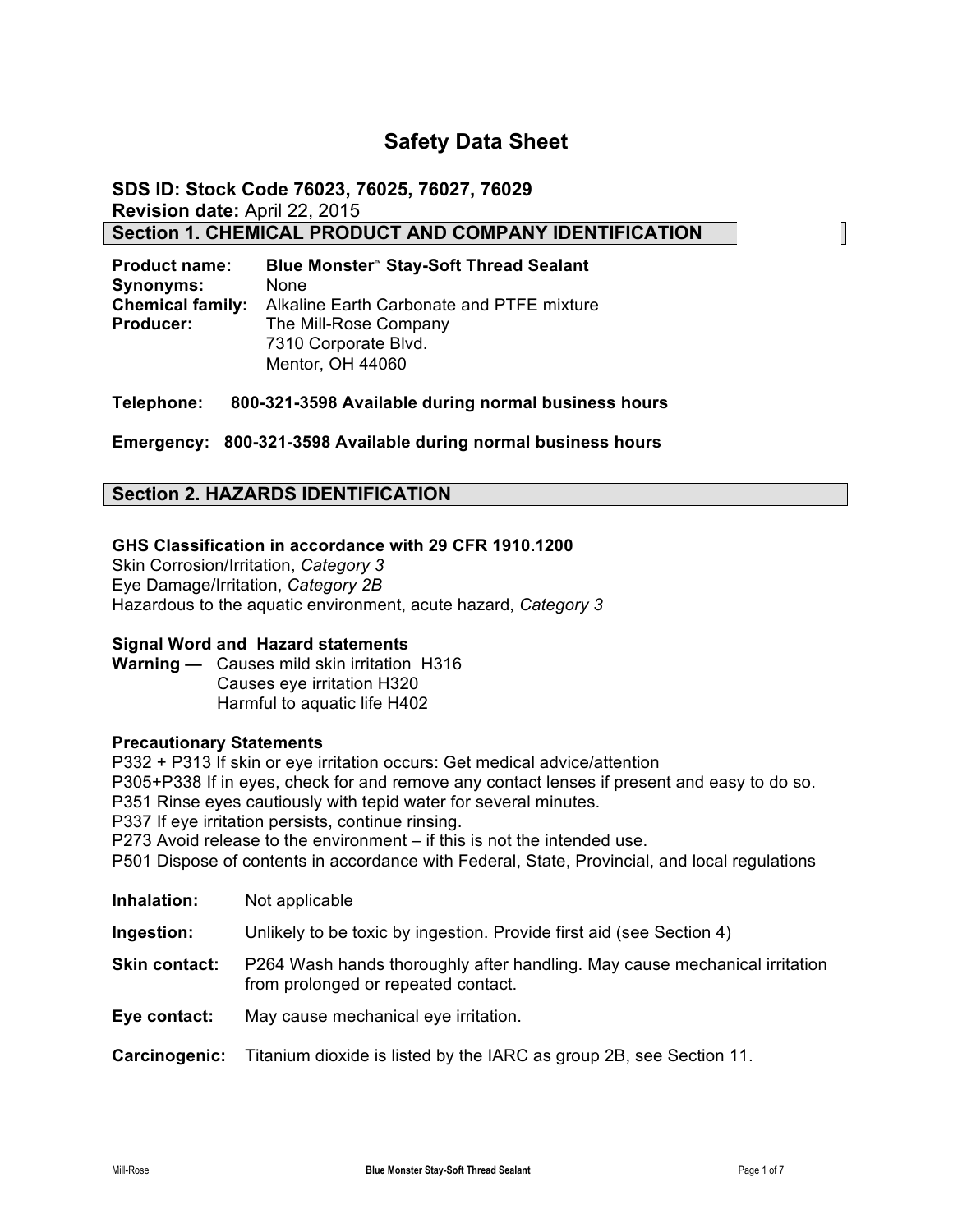# **Section 3. COMPOSITION / INFORMATION ON INGREDIENTS**

## **Material information:**

| <b>Name</b>                     | <b>CAS No.</b>        | Weight %  |
|---------------------------------|-----------------------|-----------|
| Limestone                       | 1317-65-3             | $17 - 23$ |
| Dolomitic limestone (Magnesite) | 471-34-1 and 546-93-0 | $17 - 23$ |
| Talc                            | 14807-96-6            | $8 - 13$  |
| Wollastonite                    | 13983-17-0            | $8 - 13$  |
| Titanium dioxide                | 13463-67-7            | <5        |
| Zinc oxide                      | 1314-13-2             | <5        |
| PTFE (Teflon <sup>®</sup> )     | 9002-84-0             | <5        |
| Non-hazardous ingredients       | Not Applicable        | 13-47     |

**\****Note: The above weight percentages are represented in ranges as estimates. Due to variation among production batches, component percentages may vary.*

# **Section 4. FIRST AID MEASURES**

**General Advice:** Consult a physician. Show this safety data sheet to the doctor in attendance. Move out of the dangerous area.

- **Inhalation:** Move exposed persons to fresh air. If the person is not breathing or breathing is irregular, provide artificial respiration or oxygen by trained personnel. Consult a physician.
- **Skin contact:** Remove contaminated clothing and shoes. Wash affected skin with soap and water. Get medical attention if symptoms occur. Wash contaminated clothing before reuse.
- **Ingestion:** Unlikely to be toxic by ingestion. Do not induce vomiting. Never give anything by mouth to an unconscious person. If conscious and alert, rinse the mouth with water. Call a physician or poison control center immediately.
- **Eye contact:** P305+P338 If in eyes, check for and remove any contact lenses if present and easy to do so. P351 Rinse eyes cautiously with tepid water for several minutes. P337+313 If eye irritation persists, continue rinsing and get medical advice/attention.

# **Section 5. FIREFIGHTING MEASURES**

| <b>Suitable</b><br>extinguishing media:   | Use water spray, foam, carbon dioxide, or dry chemical. Water or<br>foam may cause frothing of materials heated above 212°F.                                           |
|-------------------------------------------|------------------------------------------------------------------------------------------------------------------------------------------------------------------------|
| <b>Specific hazards:</b>                  | None                                                                                                                                                                   |
| <b>Advice for</b><br><b>Firefighters:</b> | Full protective equipment including self-contained breathing<br>apparatus should be used. Do not allow run-off from fire-fighting to<br>enter drains or water courses. |

FIRE

|                           |     |                                  | .                    |                  |
|---------------------------|-----|----------------------------------|----------------------|------------------|
|                           |     | <b>NFPA rating: HMIS rating:</b> | R<br>E               | <b>Hazardous</b> |
| Health:                   |     |                                  | н<br>A<br>$\sqrt{2}$ |                  |
| <b>Flammability:</b>      |     |                                  | Е<br>◡<br>m<br>A     | FP - above 200 F |
| Instability/reactivity: 0 |     |                                  | v<br>m               | <b>Stable</b>    |
| Other:                    | N/A | B (PPE)                          | H<br>m<br><b>XF</b>  | N/A              |
|                           |     |                                  | <b>SPECIAL</b>       |                  |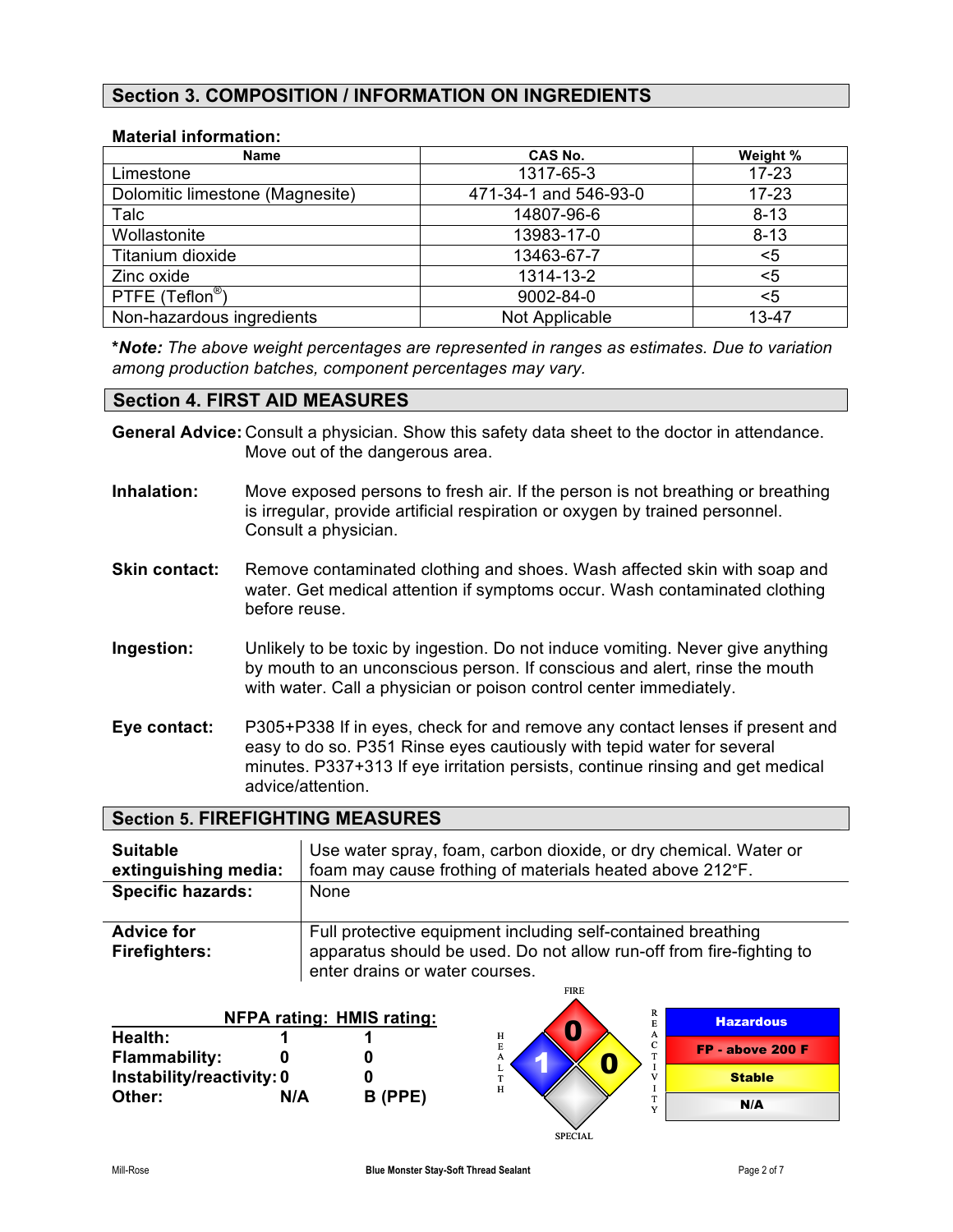# **Section 6. ACCIDENTAL RELEASE MEASURES**

| <b>Personal</b><br><b>Precautions:</b>                   | Immediately contact emergency personnel. Evacuate any potentially affected<br>area and isolate personnel from entry. Keep ignition sources away from the<br>spill/release.                                                                                                                                                                                  |
|----------------------------------------------------------|-------------------------------------------------------------------------------------------------------------------------------------------------------------------------------------------------------------------------------------------------------------------------------------------------------------------------------------------------------------|
| Large Spill:                                             | Personnel must have appropriate training, per Occupational Safety and Health<br>Administration (OSHA) 29 CFR 1910.120. Do not touch damaged containers or<br>spilled material unless wearing appropriate protective equipment (Section 8).<br>Stop the spill if it can be done safely.                                                                      |
| <b>Methods for</b><br><b>Containment</b><br>and Clean up | Shut off source if possible and if safe. Prevent entry into waterways and<br>sewers. Wipe up or absorb on suitable material. Use a shovel to put the<br>material into a convenient waste disposal container. Keep absorbed material in<br>closed containers for disposal. Advise applicable authorities if material has<br>entered sewers or water courses. |

# **Section 7. HANDLING AND STORAGE**

| Handling: | Keep away from ignition sources. Keep containers closed when not in use.<br>Avoid contact with eyes, skin, or clothing. Wash thoroughly with soap and<br>water after handling. Launder soiled clothing thoroughly before re-use. |
|-----------|----------------------------------------------------------------------------------------------------------------------------------------------------------------------------------------------------------------------------------|
| Storage:  | Keep all containers tightly closed when not in use. Do not store with<br>incompatible materials. See Section 10, Stability and Reactivity.                                                                                       |

# **Section 8. EXPOSURE CONTROLS / PERSONAL PROTECTION**

## **Occupational Exposure Limits:**

| <b>Name</b>                        | <b>CAS No.</b>       | <b>ACGIH<sup>®</sup> TLV<sup>®</sup></b><br>or NIOSH REL<br><b>Exposure Limits:</b> | <b>Federal OSHA</b><br><b>PELS</b> | OSHA PELs 1989 <sup>C</sup> |
|------------------------------------|----------------------|-------------------------------------------------------------------------------------|------------------------------------|-----------------------------|
| Limestone                          | 1317-65-3            | $10^{A}$ , 3 <sup>A,D</sup>                                                         | 15 <sup>A</sup> , $5^{A,D}$        |                             |
| Dolomitic limestone<br>(Magnesite) | 471-34-1<br>546-93-0 | 10 $^{A}$ , 3 $^{A,D}$                                                              | 15 $^{A}$ , 5 <sup>A,D</sup>       |                             |
| Talc                               | 14807-96-6           | $2^{\circ}$                                                                         | Not Estab.                         | $2^{\nu}$                   |
| Wollastonite                       | 13983-17-0           | Not Estab.                                                                          | Not Estab.                         | Not Estab.                  |
| Titanium dioxide                   | 13463-67-7           | 10 $^{A}$ , $\overline{3}^{A,D}$                                                    | $15^A$ , $5^{A,D}$                 | $10^A$                      |
| Zinc oxide                         | 1314-13-2            | $2^{D}$ , 10 <sup>B, D</sup>                                                        | $15^A$ , $5^{A,D}$                 | $10^A$ , $5^{A,D}$          |
| PTFE (Teflon <sup>®</sup> )        | 9002-84-0            | Not Estab.                                                                          | Not Estab.                         | Not Estab.                  |

All exposure limits listed are 8-hour time weighted average (TWA) — except where noted otherwise.

**<sup>A</sup>**Time Weighted Average (TWA) is an average exposure over the course of an 8-hour work shift. As measured in milligrams particulate per cubic meter of air.

 $B$  A Short Term Exposure Limit TWA over the course of 15 minutes.

PEL — Permissible Exposure Limit is the maximum 8-hour TWA concentration of a chemical that a worker may be exposed to under Occupational Safety and Health Administration (OSHA) regulations.  $\textdegree$  Federal OSHA 1989 PELs were vacated but are in use and enforced by many state OSHA plans. <sup>D</sup> Respirable-size particulate.

**Engineering measures:** Local exhaust ventilation is preferable. General ventilation is acceptable if exposure to materials in this section is maintained below applicable exposure limits.

## **PERSONAL PROTECTIVE EQUIPMENT**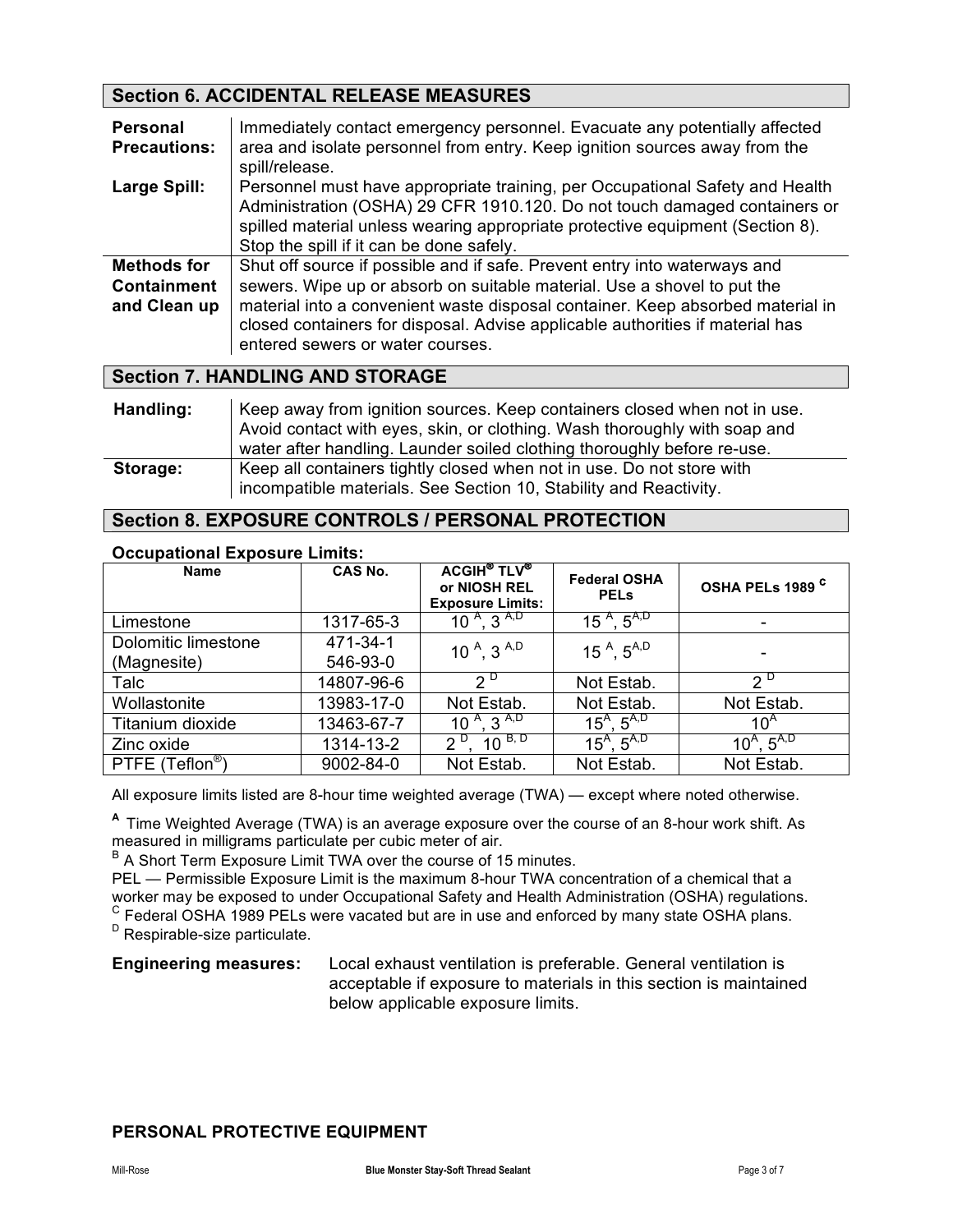| <b>Respiratory protection:</b>                                           | When engineering controls are not sufficient to reduce exposure<br>to levels below applicable exposure limits, seek professional<br>advice prior to respirator selection and use. Wear a properly fitted<br>NIOSH/ MSHA-approved respirator.                         |
|--------------------------------------------------------------------------|----------------------------------------------------------------------------------------------------------------------------------------------------------------------------------------------------------------------------------------------------------------------|
| Skin and body protection:                                                | Wear impervious clothing and rubber gloves to prevent contact.<br>Use the manufacturer's degradation and permeation data for<br>protective material selection.                                                                                                       |
| Eye protection:<br><b>Hygiene measures:</b><br><b>Other precautions:</b> | Wear safety spectacles with unperforated sideshields.<br>Avoid repeated or prolonged skin exposure. Wash hands before<br>eating, drinking, smoking, or using toilet facilities. Promptly<br>remove contaminated clothing and launder before reuse.<br>Not applicable |

# **Section 9. PHYSICAL AND CHEMICAL PROPERTIES**

| Appearance:                          | Arctic blue paste    |
|--------------------------------------|----------------------|
| Physical state (solid/liquid/gas):   | Paste                |
| Substance type (pure/mixture):       | Mixture              |
| Color:                               | Blue                 |
| Odor:                                | Petroleum            |
| <b>Molecular weight:</b>             | Not available        |
| pH:                                  | Not Applicable       |
| Boiling point/range (5-95%):         | <b>Not Available</b> |
| <b>Melting point/range:</b>          | Not Available        |
| <b>Decomposition temperature:</b>    | Not Available        |
| Specific gravity:                    | 1.69                 |
| Vapor density:                       | $(AIR = 1) > 1$      |
| Vapor pressure:                      | $<$ 1 mm Hg          |
| Evaporation rate (Butyl acetate= 1): | 50.1                 |
| Flash point, method used:            | 350°F; 177°C         |
| <b>Water solubility:</b>             | Slight               |
| <b>VOC Content:</b>                  | 0 grams/liter        |
| <b>Auto-ignition temperature:</b>    | Not Available        |
| Flammable limits in air - lower (%): | Not Available        |
| Flammable limits in air - upper (%): | <b>Not Available</b> |

# **Section 10. STABILITY AND REACTIVITY**

| <b>Reactivity:</b>                                        | No data available                                 |  |
|-----------------------------------------------------------|---------------------------------------------------|--|
| Stability:                                                | Stable under recommended storage conditions.      |  |
| <b>Possibly hazardous reactions:</b><br>No data available |                                                   |  |
| <b>Conditions to avoid:</b>                               | Extended exposures to high temperatures can cause |  |
|                                                           | decomposition.                                    |  |
| <b>Incompatible Materials:</b>                            | Strong oxidizers, acids.                          |  |
| <b>Hazardous decomposition products:</b>                  | Carbon dioxide, carbon monoxide                   |  |
| <b>Polymerization:</b>                                    | Will not occur.                                   |  |

# **Section 11. TOXICOLOGICAL INFORMATION**

# **Acute toxicity:**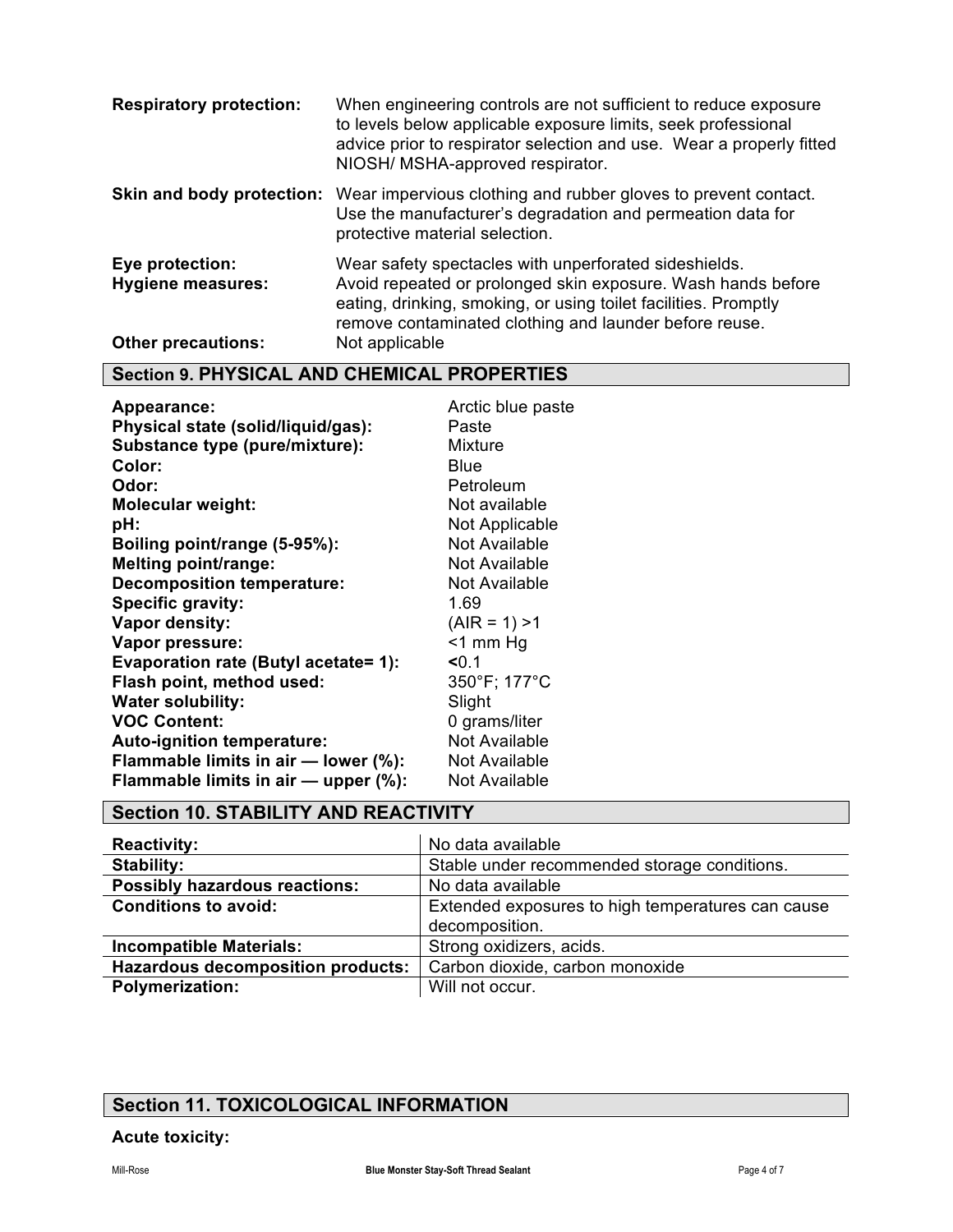## **Product information:**

| <b>Name</b>                 | <b>CAS No.</b> | Inhalation:                                                 | Dermal:            | Oral:                                  |
|-----------------------------|----------------|-------------------------------------------------------------|--------------------|----------------------------------------|
| Limestone                   | 1317-65-3      | No data available.                                          | No data available. | Acute $LD_{50}$ (Rat):6,450<br>mg/kg   |
| Zinc oxide                  | 1314-13-2      | Acute $LC_{50}$ (Mouse):<br>2,500 mg/m <sup>3</sup>         | No data available. | No data available.                     |
| PTFE (Teflon <sup>®</sup> ) | 9002-84-0      | LC <sub>50</sub> 4 hours (Rat):<br>>6,820 mg/m <sup>3</sup> | No data available. | Acute $LD_{50}$ (Rat):<br>>5,000 mg/kg |

 $LC_{50}$  — the concentration of the chemical in air that kills 50% of the test animals in a given time (usually four hours).

**Carcinogenicity:** The IARC lists titanium dioxide as group 2B; and lists PTFE (Teflon®) as group 3. No ingredient of this product present at levels greater than 0.1% is listed as a carcinogen by the NTP and OSHA.

**Reproductive toxicity:** No data available.

**Sensitization:** No data available.

|  |  |  |  | <b>Section 12. ECOLOGICAL INFORMATION</b> |
|--|--|--|--|-------------------------------------------|
|--|--|--|--|-------------------------------------------|

# **Ecotoxicity effects: Limestone**

 $LC_{50}$  fish (not specified) 72-hour >200 mg/l.

#### **Titanium Dioxide**

 $EC_{50}$  Daphnia magna (Water flea) 48-hour >1,000 mg/l EC50 Pseudokirchneriella subcapitata (green algae) 72-hour 61 mg/l LC<sub>50</sub> Pimephales promelas (fathead minnow) 96-hour >1,000 mg/l

#### **Titanium Dioxide**

 $EC_{50}$  Daphnia magna (Water flea) 48-hour 0.098 mg/l LC<sub>50</sub> Oncorhynchus mykiss (rainbow trout) 96-hour 1.1 mg/l

**Persistence:** No data available.

**Degradability:** No data available.

## **Section 13. DISPOSAL CONSIDERATIONS**

**Cleanup considerations:** Dispose this material in accordance with Federal, State, Provincial, and/or local regulations. The material destined for disposal must be characterized properly and may differ from the product described in this SDS if mixed with other wastes.

# **Section 14. TRANSPORT INFORMATION**

**Please refer to DOT regulation 49 CFR 172.101:**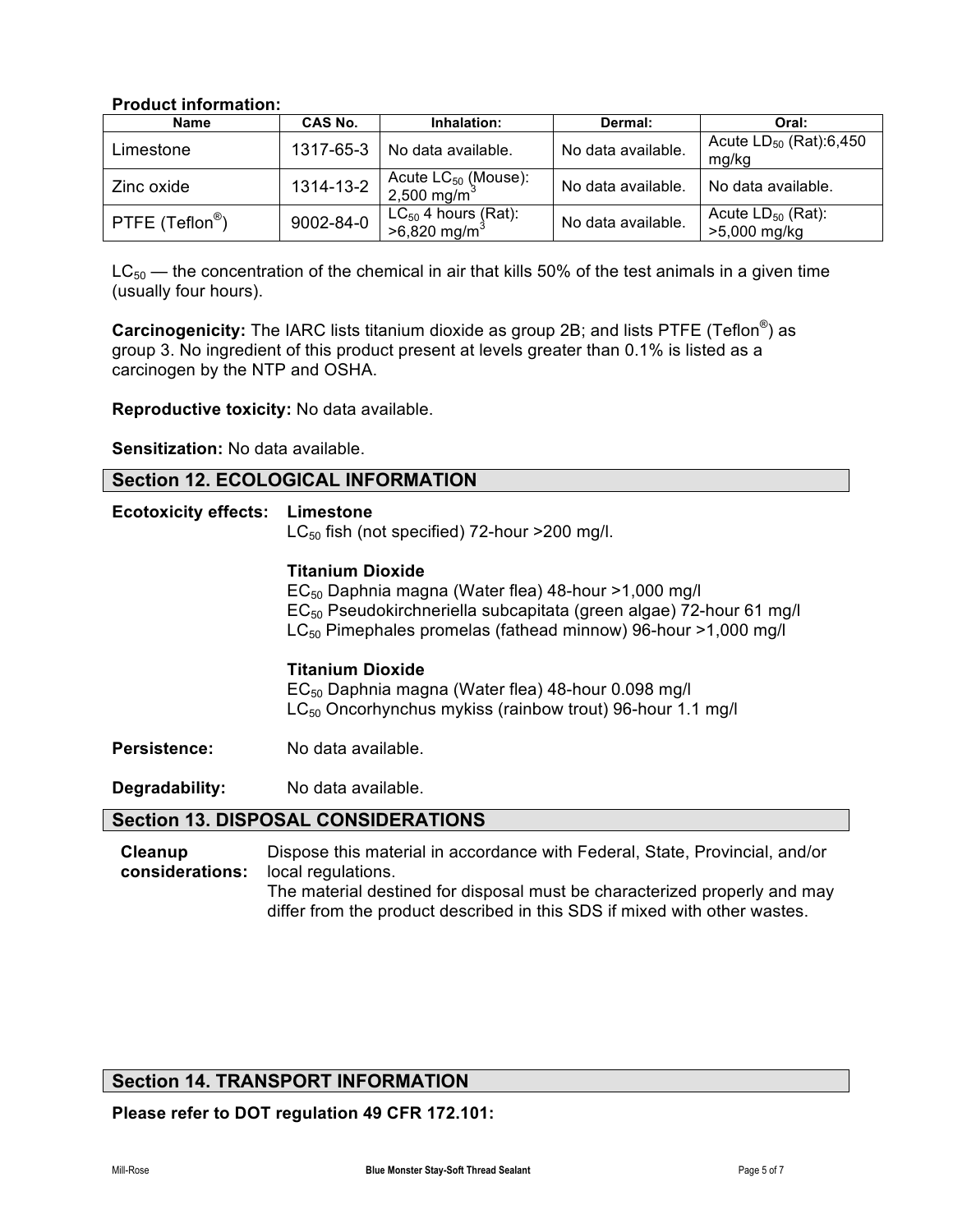**Transport information:** This material is not regulated under DOT when transported via U.S. commerce routes; and IATA, and IMO via international routes

**Hazardous Materials Description:** (DOT and IATA):

| <b>UN/identification no.:</b>   | Not Applicable |
|---------------------------------|----------------|
| Proper shipping name:           | Not Applicable |
| Hazard class:                   | Not Applicable |
| Packing group:                  | Not Applicable |
| DOT reportable quantity (lbs.): | Not Applicable |

# **Section 15. REGULATORY INFORMATION**

#### **U.S. federal regulatory information:**

#### **U.S. RCRA (40 CFR 261)**

.

This product is not a hazardous waste as defined under RCRA 40 CFR 261.

## **State and community right-to-know regulations:**

*The following component(s) of this material are identified on the regulatory lists below:*

#### **U.S. TSCA Chemical inventory Section 8(b)**

**OSHA —** This product is determined to be hazardous as defined in the OSHA Hazard Communications Standard (29 CFR 1910.1200)

**CERCLA** Sections 102a/103 (40 FR 302.4): No ingredients are listed.

Components of this product are listed not in the following sections of **SARA**:

SARA Title III Section 302 — N/A SARA Title III Section 304 — N/A

SARA Title III Section 313 — This product does not contain any chemical components with known CAS numbers that exceed the threshold (De Minimis) reporting levels.

SARA Title III Sections 311/312 Hazardous Categories (40 CFR 370.21)

| Acute health hazard:   | N٥ |
|------------------------|----|
| Chronic health hazard: | No |
| Fire hazard:           | No |
| Reactive Hazard:       | No |
| Pressure Hazard:       | N٥ |

## **California Proposition 65 Components**

This product contains a chemical known to the State of California to cause cancer, birth defects, or other reproductive harm (quartz  $\leq 0.01\%$ ). The listing of titanium dioxide is for "airborne, unbound particles of respirable size". This listing is not applicable to titanium dioxide when it remains bound with a product matrix.

#### **WHMIS (Canada)**

Titanium dioxide: Class D-2A: Material causing other toxic effects. CAS# 1317-65-3 is listed on Canada's Non-Domestic Substance List *NOTE: User must consult with applicable state and local agencies for special specifics, determinations or compliance obligations regarding this product.*

# **Section 16. OTHER INFORMATION**